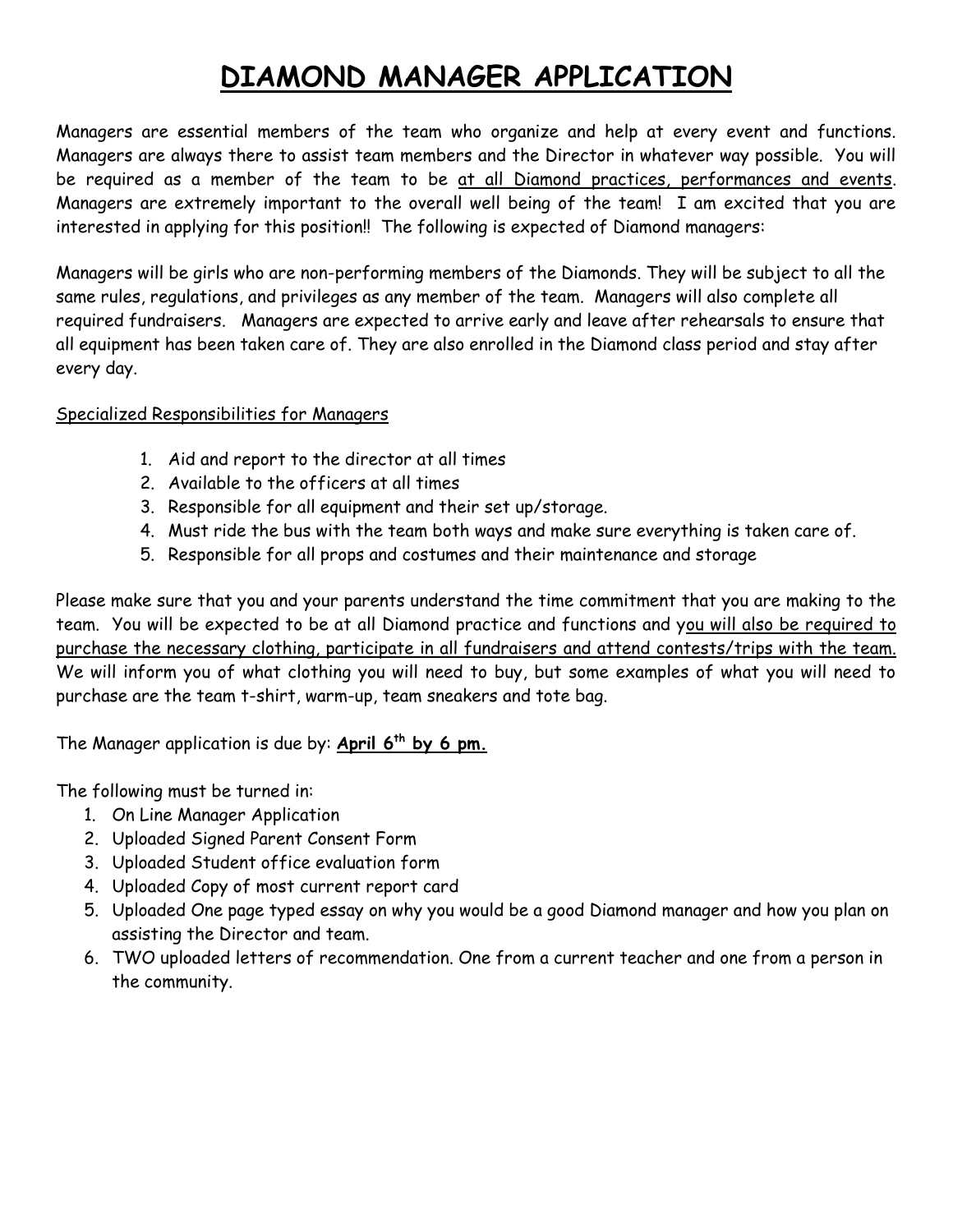I, \_\_\_\_\_\_\_\_\_\_\_\_\_\_\_\_\_\_\_\_\_\_, fully understand the manager selection process and will accept the outcome. I also understand the rules that will govern me if I am selected as a manager and I will abide by them for the year that I hold the position. I understand all job requirements and expectations of a Diamond manager, as well as the costs and time that will be involved. I will be able to commit a full year to being a Diamond Manager.

Manager Candidate Signature

\_\_\_\_\_\_\_\_\_\_\_\_\_\_\_\_\_\_\_\_\_\_\_\_\_\_\_\_\_\_\_\_\_

## **Parent Consent Form**

I, the undersigned, have read and fully understand the rules, time, and cost involved if my child is chosen to represent the Diamonds as a Manager. I further understand that this is an extra-curricular activity and that attendance to all practices, games and special functions is a requirement of the Diamond manager.

I hereby give consent to my student,

\_\_\_\_\_\_\_\_\_\_\_\_\_\_\_\_\_\_\_\_\_\_\_\_\_\_\_\_\_\_\_\_\_\_\_\_

\_\_\_\_\_\_\_\_\_\_\_\_\_\_\_\_\_\_\_\_\_\_\_\_\_\_\_\_\_\_\_\_\_\_\_\_

to apply for a manager position and recognize the responsibilities and requirements of this position. I will support the outcome of the manager selections.

Parent Signature

Date

\*\*A COPY OF YOUR MOST CURRENT REPORT CARD MUST BE TURNED IN WITH THE APPLICATION AND CONSENT FORM.